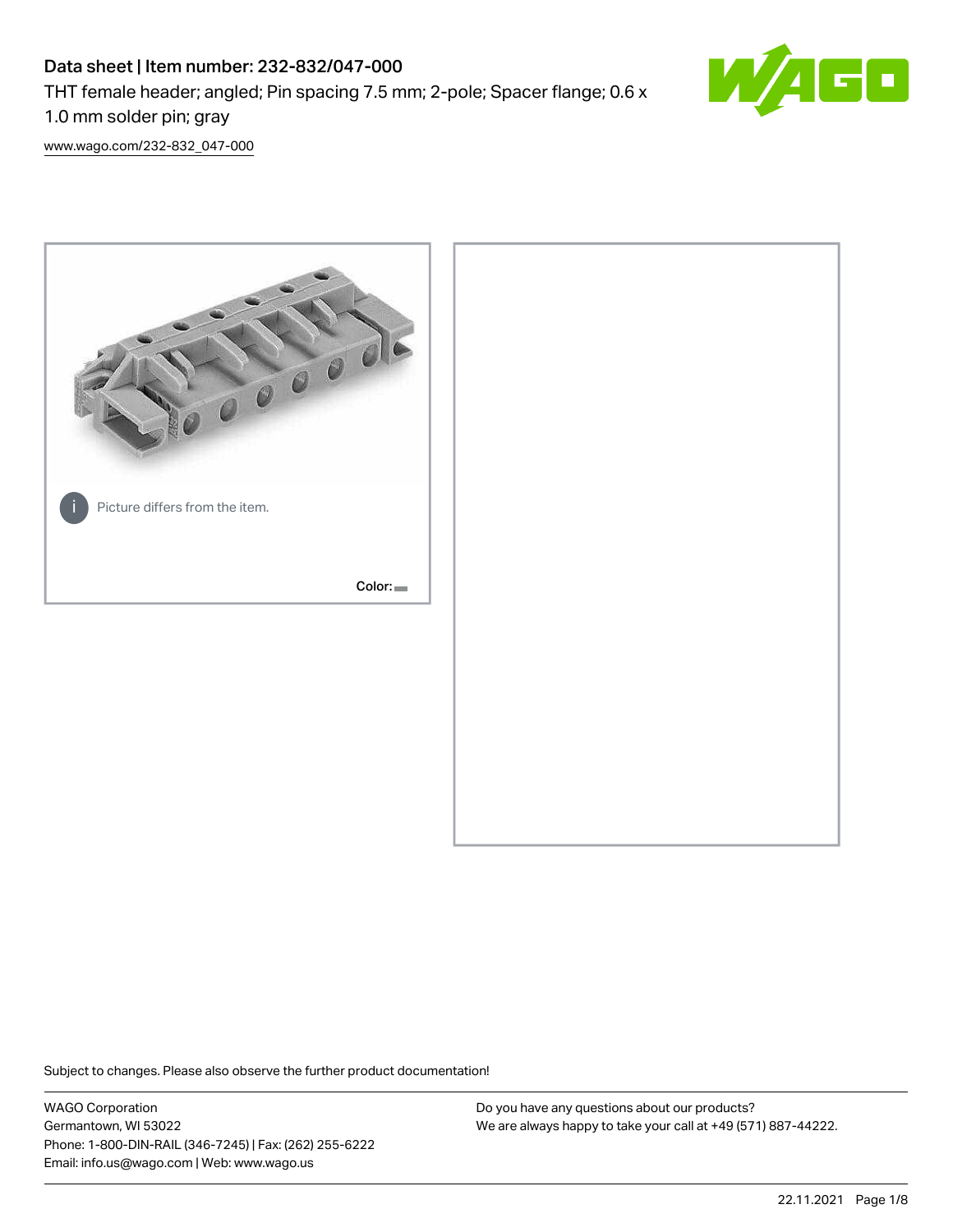

Dimensions in mm

 $L =$  (pole no.  $-1$ ) x pin spacing + 5 mm

 $L1 = L + 3$  mm

 $L2 = L + 8.8$  mm

```
L3 = L + 14.8 mm
```

```
2- to 3-pole female connectors – one latch only
```
## Item description

- **Horizontal or vertical PCB mounting via straight or angled solder pins**
- For board-to-board and board-to-wire connections

Subject to changes. Please also observe the further product documentation!

WAGO Corporation Germantown, WI 53022 Phone: 1-800-DIN-RAIL (346-7245) | Fax: (262) 255-6222 Email: info.us@wago.com | Web: www.wago.us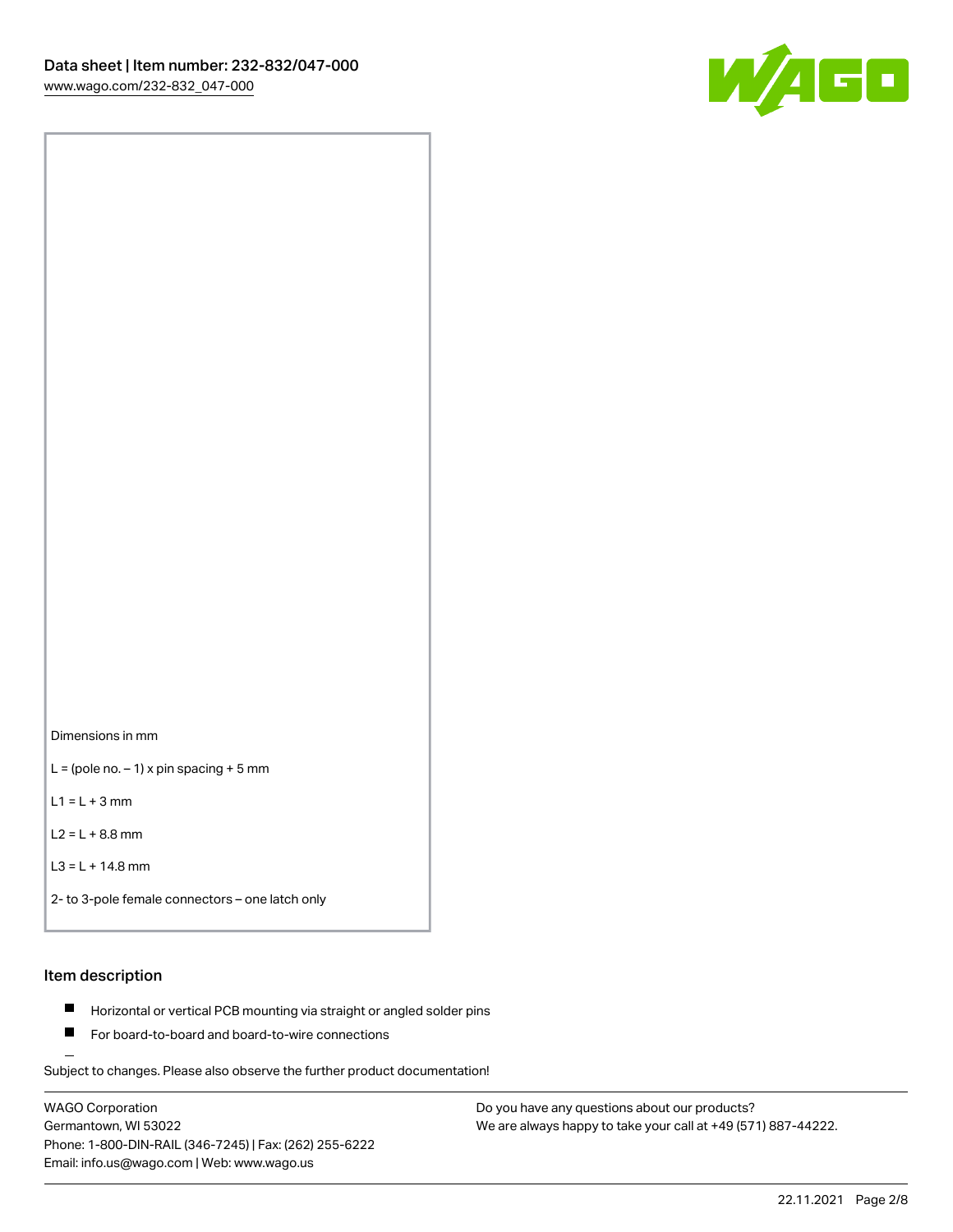- $\blacksquare$ Touch-proof PCB outputs
- $\blacksquare$ Easy-to-identify PCB inputs and outputs
- With coding fingers  $\blacksquare$

# Data

## Notes

| Safety information 1 | The <i>MCS – MULTI CONNECTION SYSTEM</i> includes connectors<br>without breaking capacity in accordance with DIN EN 61984. When<br>used as intended, these connectors must not be connected<br>/disconnected when live or under load. The circuit design should<br>ensure header pins, which can be touched, are not live when<br>unmated. |
|----------------------|--------------------------------------------------------------------------------------------------------------------------------------------------------------------------------------------------------------------------------------------------------------------------------------------------------------------------------------------|
| Variants:            | Other pole numbers<br>3.8 mm pin projection for male headers with straight solder pins<br>Gold-plated or partially gold-plated contact surfaces<br>Other versions (or variants) can be requested from WAGO Sales or<br>configured at https://configurator.wago.com/                                                                        |

## Electrical data

#### IEC Approvals

| Ratings per                 | IEC/EN 60664-1                                                       |
|-----------------------------|----------------------------------------------------------------------|
| Rated voltage (III / 3)     | 500 V                                                                |
| Rated surge voltage (III/3) | 6 <sub>kV</sub>                                                      |
| Rated voltage (III/2)       | 630 V                                                                |
| Rated surge voltage (III/2) | 6 <sub>k</sub> V                                                     |
| Nominal voltage (II/2)      | 1000V                                                                |
| Rated surge voltage (II/2)  | 6 <sub>k</sub> V                                                     |
| Rated current               | 12A                                                                  |
| Legend (ratings)            | (III / 2) $\triangleq$ Overvoltage category III / Pollution degree 2 |

## UL Approvals

| Approvals per                  | UL 1059 |
|--------------------------------|---------|
| Rated voltage UL (Use Group B) | 300 V   |
| Rated current UL (Use Group B) | 15 A    |
| Rated voltage UL (Use Group D) | 300 V   |
| Rated current UL (Use Group D) | 10 A    |

Subject to changes. Please also observe the further product documentation!

WAGO Corporation Germantown, WI 53022 Phone: 1-800-DIN-RAIL (346-7245) | Fax: (262) 255-6222 Email: info.us@wago.com | Web: www.wago.us Do you have any questions about our products? We are always happy to take your call at +49 (571) 887-44222.

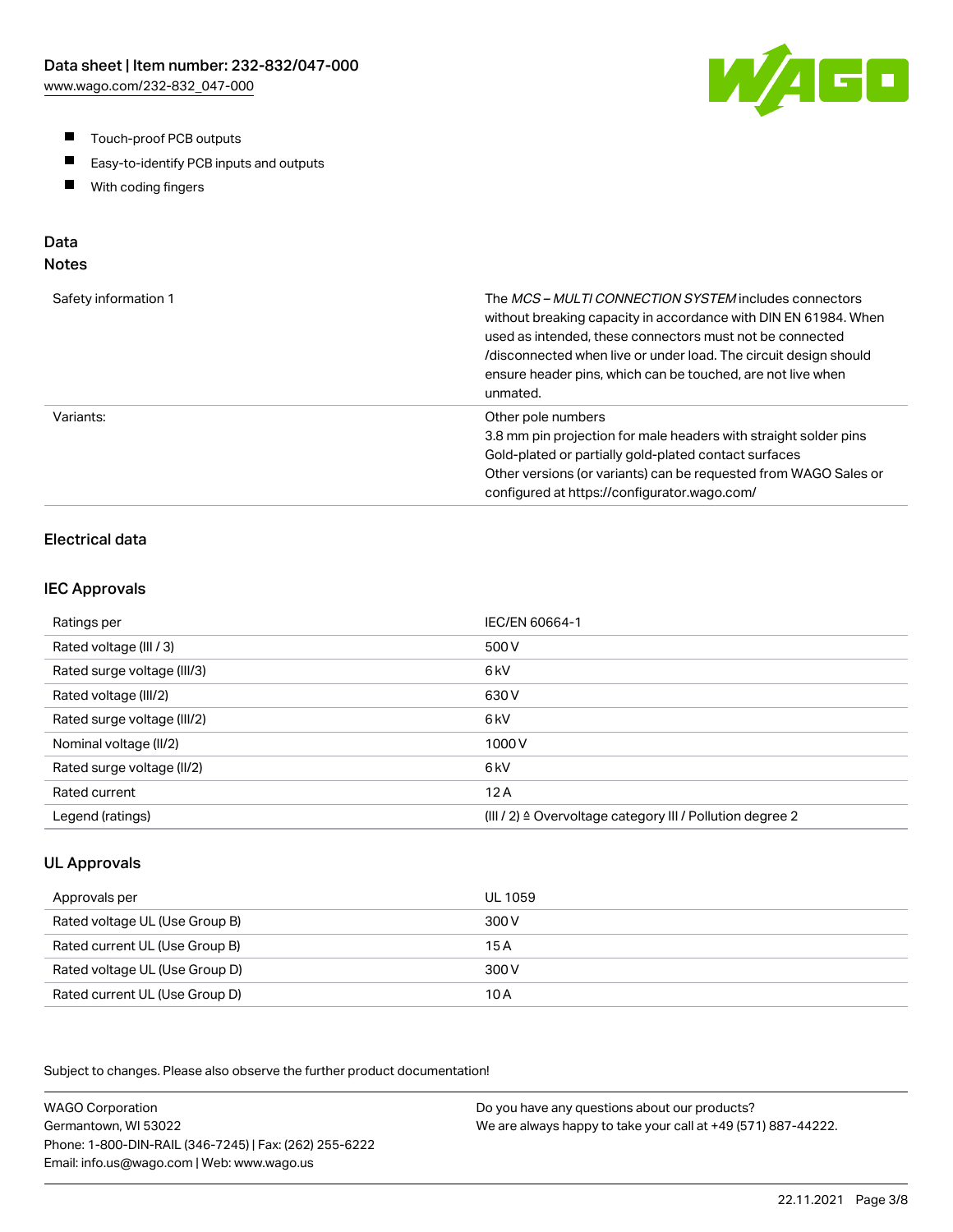

## Ratings per UL

| Rated voltage UL 1977 | 600 V |
|-----------------------|-------|
| Rated current UL 1977 |       |

## CSA Approvals

| Approvals per                   | <b>CSA</b> |
|---------------------------------|------------|
| Rated voltage CSA (Use Group B) | 300 V      |
| Rated current CSA (Use Group B) | 15 A       |
| Rated voltage CSA (Use Group D) | 300 V      |
| Rated current CSA (Use Group D) | 10 A       |

#### Connection data

| Total number of potentials |  |
|----------------------------|--|
| Number of connection types |  |
| Number of levels           |  |

## Connection 1

| . .<br>________<br>Number<br>of poles<br>.<br>. |  |
|-------------------------------------------------|--|
|                                                 |  |

## Physical data

| Pin spacing                          | 7.5 mm / 0.295 inch   |
|--------------------------------------|-----------------------|
| Width                                | 27.3 mm / 1.075 inch  |
| Height                               | 16.6 mm / 0.654 inch  |
| Height from the surface              | 11.6 mm / 0.457 inch  |
| Depth                                | 18.25 mm / 0.719 inch |
| Solder pin length                    | 5 mm                  |
| Solder pin dimensions                | $0.6 \times 1$ mm     |
| Drilled hole diameter with tolerance | $1.3$ $(+0.1)$ mm     |

## Mechanical data

| Mounting type | Mounting flange             |
|---------------|-----------------------------|
| Mounting type | Flush feed-through mounting |
|               | Panel mounting              |

Subject to changes. Please also observe the further product documentation!

| <b>WAGO Corporation</b>                                | Do you have any questions about our products?                 |
|--------------------------------------------------------|---------------------------------------------------------------|
| Germantown, WI 53022                                   | We are always happy to take your call at +49 (571) 887-44222. |
| Phone: 1-800-DIN-RAIL (346-7245)   Fax: (262) 255-6222 |                                                               |
| Email: info.us@wago.com   Web: www.wago.us             |                                                               |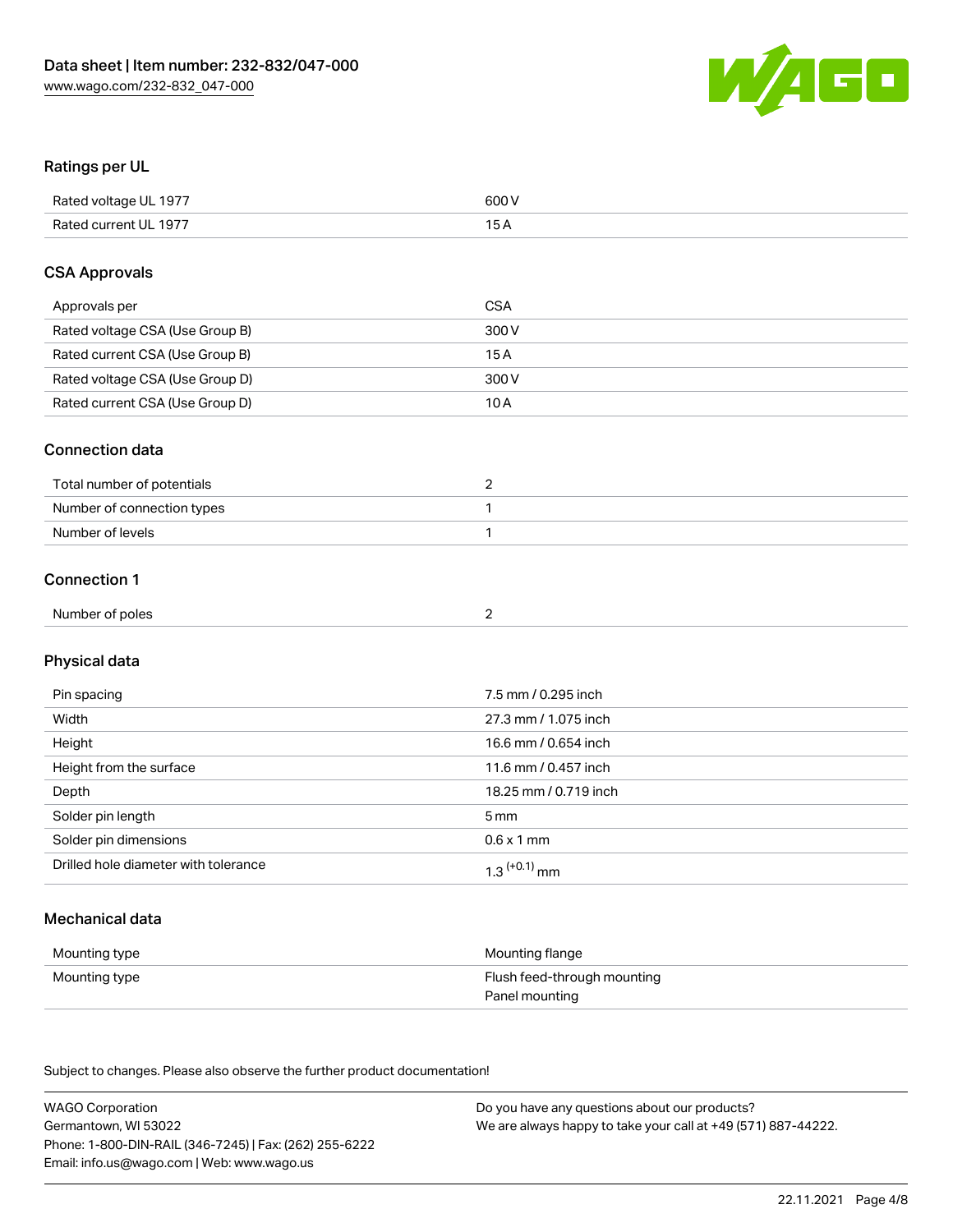[www.wago.com/232-832\\_047-000](http://www.wago.com/232-832_047-000)



## Plug-in connection

| Contact type (pluggable connector) | Female header |
|------------------------------------|---------------|
| Connector (connection type)        | for PCB       |
| Mismating protection               | No            |
| Mating direction to the PCB        | 0°            |
| Locking of plug-in connection      | Without       |

## PCB contact

| PCB Contact                         | THT                                        |
|-------------------------------------|--------------------------------------------|
| Solder pin arrangement              | over the entire female connector (in-line) |
| Number of solder pins per potential |                                            |

### Material data

| Color                       | gray             |
|-----------------------------|------------------|
| Material group              |                  |
| Insulation material         | Polyamide (PA66) |
| Flammability class per UL94 | V <sub>0</sub>   |
| Contact material            | Copper alloy     |
| Contact plating             | tin-plated       |
| Fire load                   | $0.069$ MJ       |
| Weight                      | 3g               |

### Environmental requirements

| Limit temperature range | $-60+85 °C$ |
|-------------------------|-------------|
|-------------------------|-------------|

## Commercial data

| Product Group         | 3 (Multi Conn. System) |
|-----------------------|------------------------|
| PU (SPU)              | 50 Stück               |
| Packaging type        | box                    |
| Country of origin     | DE                     |
| <b>GTIN</b>           | 4044918626217          |
| Customs tariff number | 85366990990            |

### Approvals / Certificates

### Ship Approvals

**Certificate** 

Subject to changes. Please also observe the further product documentation!

WAGO Corporation Germantown, WI 53022 Phone: 1-800-DIN-RAIL (346-7245) | Fax: (262) 255-6222 Email: info.us@wago.com | Web: www.wago.us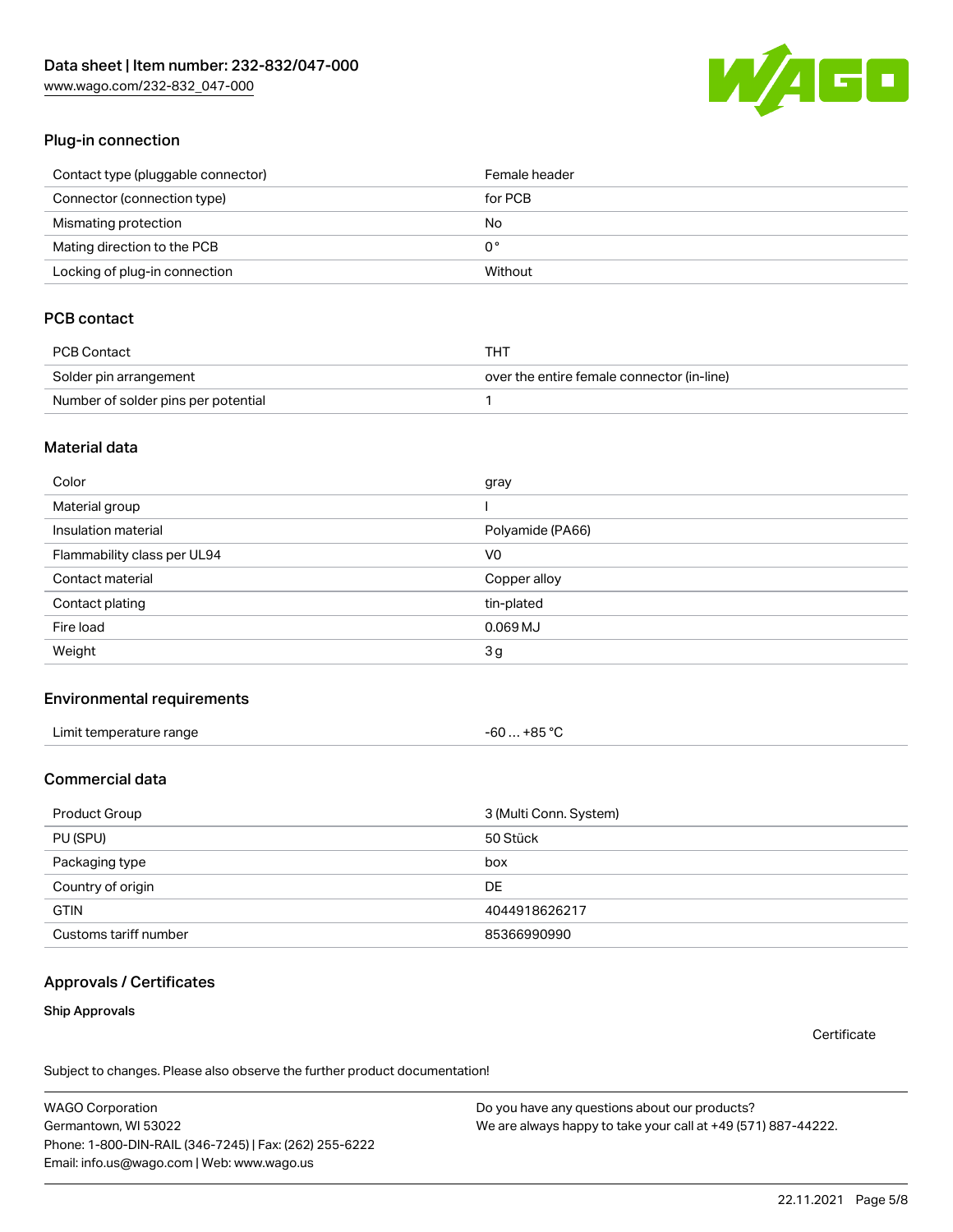## Data sheet | Item number: 232-832/047-000

Underwriters Laboratories Inc.

[www.wago.com/232-832\\_047-000](http://www.wago.com/232-832_047-000)



| Logo                | Approval                                  | <b>Additional Approval Text</b> | name                                |
|---------------------|-------------------------------------------|---------------------------------|-------------------------------------|
| ABS                 | <b>ABS</b><br>American Bureau of Shipping |                                 | $19 -$<br>HG15869876-<br><b>PDA</b> |
|                     | <b>DNV GL</b>                             | $\overline{\phantom{0}}$        | TAE000016Z                          |
|                     | Det Norske Veritas, Germanischer Lloyd    |                                 |                                     |
| <b>UL-Approvals</b> |                                           |                                 |                                     |
|                     |                                           |                                 | Certificate                         |
| Logo                | Approval                                  | <b>Additional Approval Text</b> | name                                |
|                     | UR                                        | <b>UL 1059</b>                  | E45172                              |

|        | UR                             | <b>UL 1977</b> | E45171 |
|--------|--------------------------------|----------------|--------|
| D<br>1 | Underwriters Laboratories Inc. |                |        |

## Counterpart

| Item no.731-602                                                                                                        | www.wago.com/731-602 |
|------------------------------------------------------------------------------------------------------------------------|----------------------|
| 1-conductor male connector; CAGE CLAMP®; 2.5 mm <sup>2</sup> ; Pin spacing 7.5 mm; 2-pole; 2,50 mm <sup>2</sup> ; gray |                      |

#### Optional accessories

|  | <b>Testing accessories</b> |
|--|----------------------------|
|--|----------------------------|

Testing accessories



Item no.: 210-136 Test plug; 2 nm Ø; with 500 mm cable<br>Test plug; 2 mm Ø; with 500 mm cable Item no.: 231-662

Test plugs for female connectors; for 7.5 mm and 7.62 mm pin spacing; 2,50 mm²; light gray [www.wago.com/231-662](http://www.wago.com/231-662)

## Downloads Documentation

| <b>Additional Information</b> |  |
|-------------------------------|--|
|-------------------------------|--|

| Technical explanations | 2019 Apr 3 | pdf    | Download |
|------------------------|------------|--------|----------|
|                        |            | 2.0 MB |          |

Subject to changes. Please also observe the further product documentation!

| <b>WAGO Corporation</b>                                | Do you have any questions about our products?                 |
|--------------------------------------------------------|---------------------------------------------------------------|
| Germantown, WI 53022                                   | We are always happy to take your call at +49 (571) 887-44222. |
| Phone: 1-800-DIN-RAIL (346-7245)   Fax: (262) 255-6222 |                                                               |
| Email: info.us@wago.com   Web: www.wago.us             |                                                               |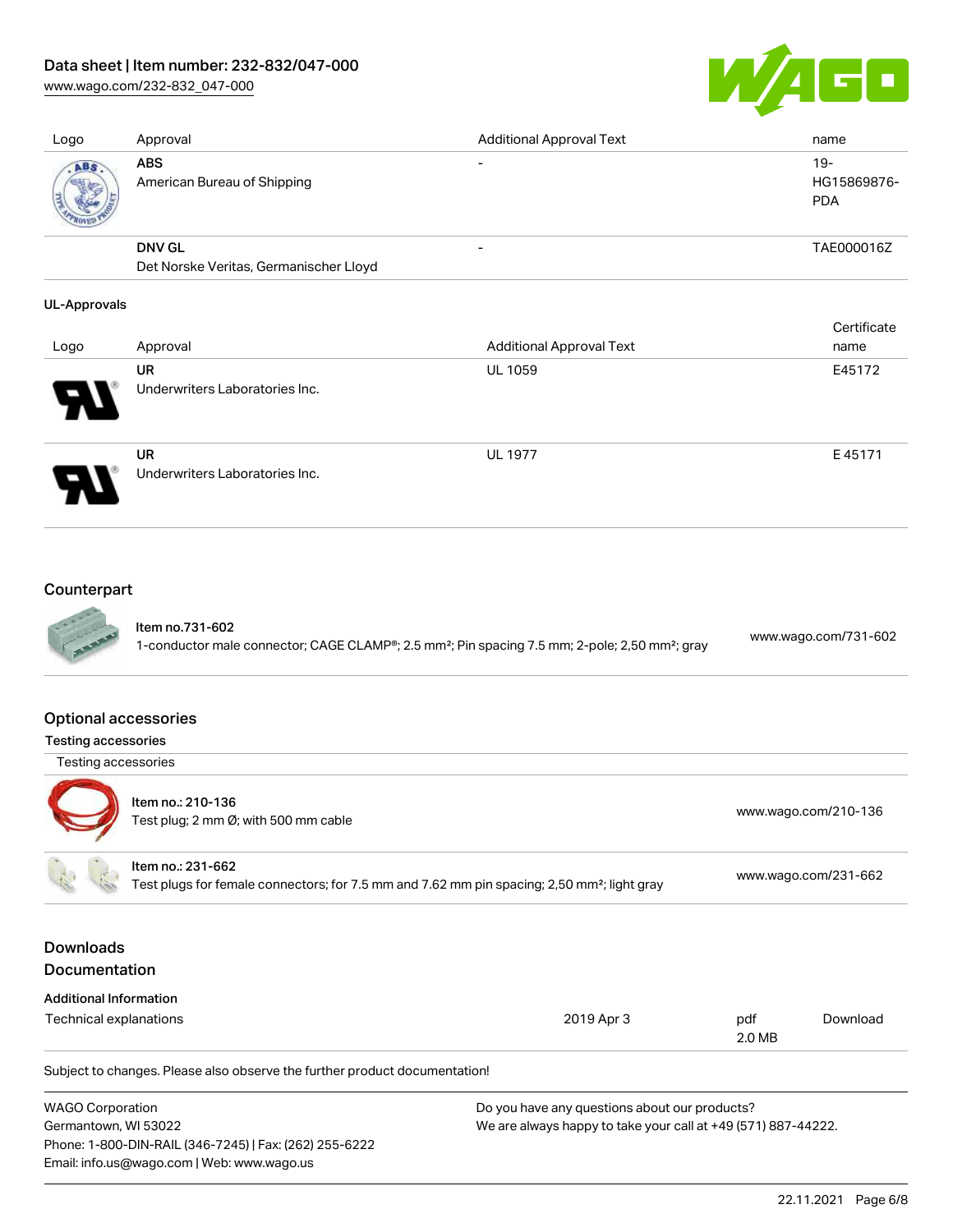

### CAD files

## CAE data

| EPLAN Data Portal 232-832/047-000                                                                                                                                      | URL        | Download |
|------------------------------------------------------------------------------------------------------------------------------------------------------------------------|------------|----------|
| EPLAN Data Portal 232-832/047-000                                                                                                                                      | <b>URL</b> | Download |
| <b>PCB Design</b>                                                                                                                                                      |            |          |
| Symbol and Footprint 232-832/047-000                                                                                                                                   | <b>URL</b> | Download |
| CAx data for your PCB design, consisting of "schematic symbols and PCB footprints",<br>allow easy integration of the WAGO component into your development environment. |            |          |
| Supported formats:                                                                                                                                                     |            |          |
| ш<br>Accel EDA 14 & 15                                                                                                                                                 |            |          |
| ш<br>Altium 6 to current version                                                                                                                                       |            |          |
| ш<br>Cadence Allegro                                                                                                                                                   |            |          |
| ш<br>DesignSpark                                                                                                                                                       |            |          |
| ш<br>Eagle Libraries                                                                                                                                                   |            |          |
| H.<br>KiCad                                                                                                                                                            |            |          |
| П<br>Mentor Graphics BoardStation                                                                                                                                      |            |          |
| ш<br>Mentor Graphics Design Architect                                                                                                                                  |            |          |
| ш<br>Mentor Graphics Design Expedition 99 and 2000                                                                                                                     |            |          |
| П<br>OrCAD 9.X PCB and Capture                                                                                                                                         |            |          |
| ш<br>PADS PowerPCB 3, 3.5, 4.X, and 5.X                                                                                                                                |            |          |
| Ш<br>PADS PowerPCB and PowerLogic 3.0                                                                                                                                  |            |          |
| ш<br>PCAD 2000, 2001, 2002, 2004, and 2006                                                                                                                             |            |          |
| ш<br>Pulsonix 8.5 or newer                                                                                                                                             |            |          |
| Ш<br><b>STL</b>                                                                                                                                                        |            |          |
| П<br>3D STEP                                                                                                                                                           |            |          |
| TARGET 3001!<br>ш                                                                                                                                                      |            |          |
| ш<br>View Logic ViewDraw                                                                                                                                               |            |          |
| Quadcept                                                                                                                                                               |            |          |
| Zuken CadStar 3 and 4                                                                                                                                                  |            |          |
| ш<br>Zuken CR-5000 and CR-8000                                                                                                                                         |            |          |
| PCB Component Libraries (EDA), PCB CAD Library Ultra Librarian                                                                                                         |            |          |
|                                                                                                                                                                        |            |          |

Subject to changes. Please also observe the further product documentation!

WAGO Corporation Germantown, WI 53022 Phone: 1-800-DIN-RAIL (346-7245) | Fax: (262) 255-6222 Email: info.us@wago.com | Web: www.wago.us